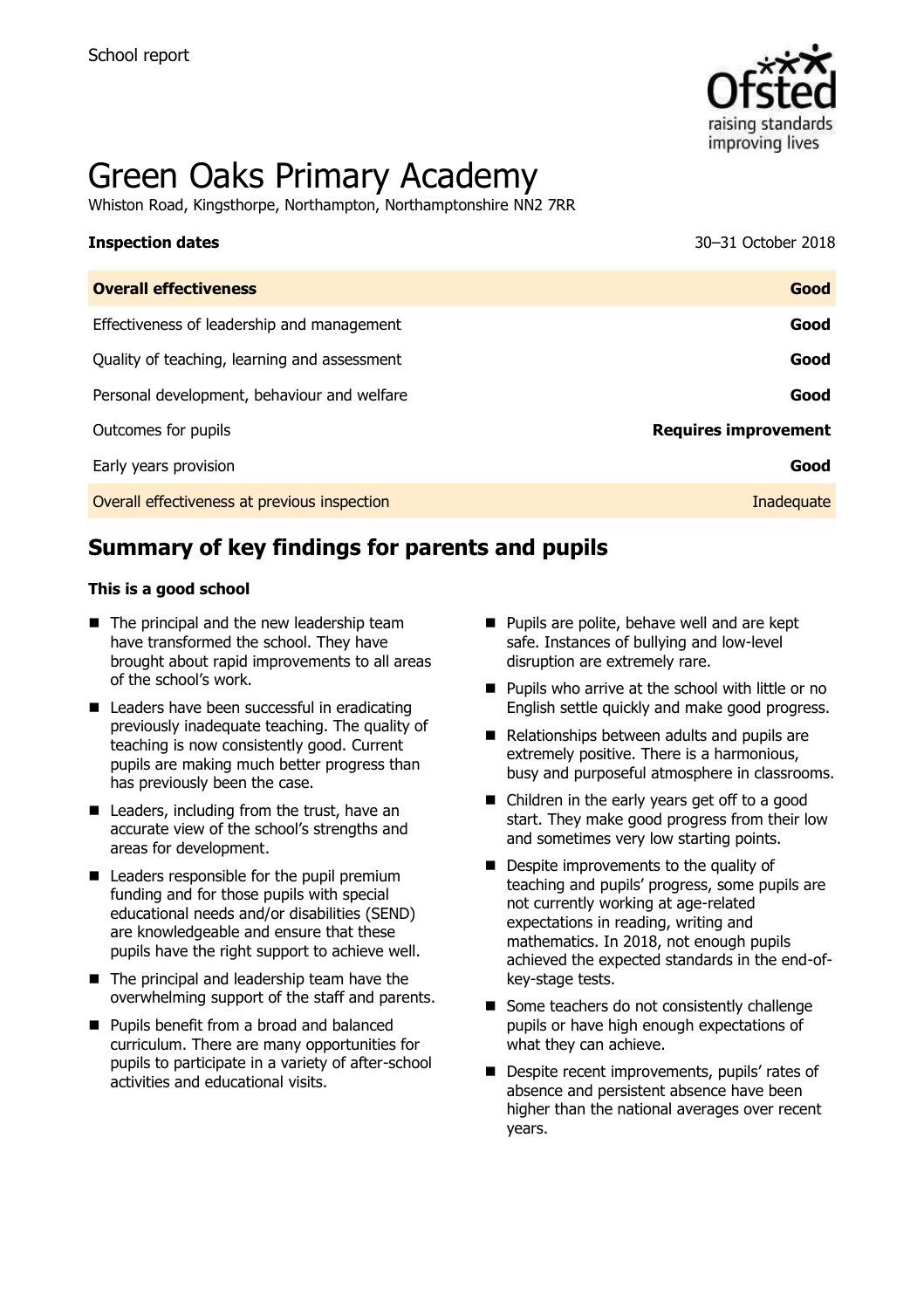

# **Full report**

In accordance with section 13(4) of the Education Act 2005, Her Majesty's Chief Inspector is of the opinion that the school no longer requires special measures.

### **What does the school need to do to improve further?**

- Improve pupils' progress in order to raise attainment in reading, writing and mathematics by ensuring that:
	- teachers consistently challenge all pupils and have high expectations of what pupils can achieve in subjects across the curriculum.
- Improve pupils' personal development and welfare by ensuring that:
	- pupils' rates of absence and persistent absence are consistently below the national averages.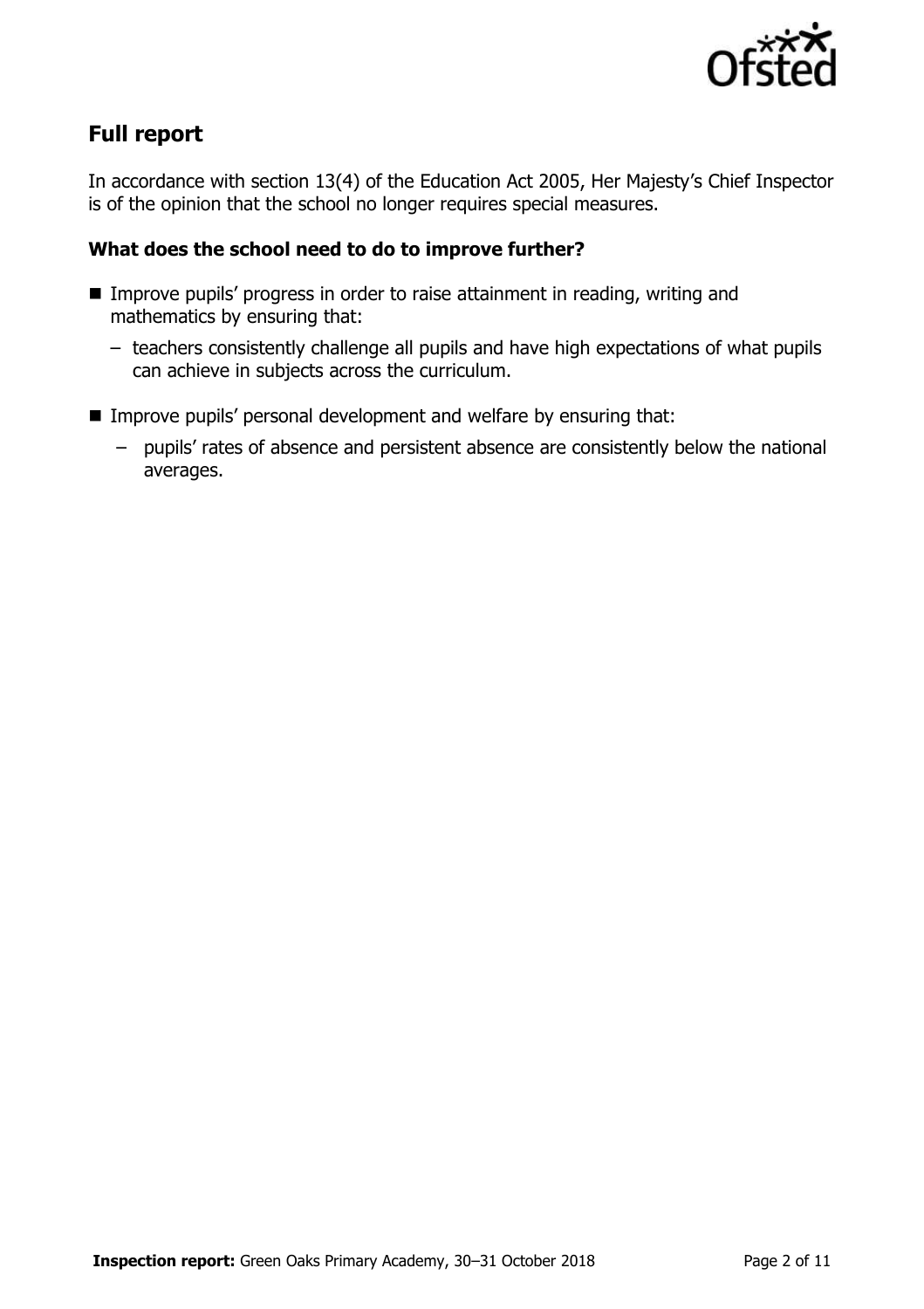

## **Inspection judgements**

#### **Effectiveness of leadership and management Good**

- Since her appointment, the principal has provided the impetus and drive for improvement and change. The quality of teaching, pupils' behaviour, personal development and staff morale have all risen dramatically since the last inspection. Pupils' outcomes are also rising rapidly but are not yet consistently good in all subjects and in all classes.
- The principal and acting deputy principal are a coherent and capable team. Their knowledge, organisation and enthusiasm have enabled the quality of teaching to improve rapidly. They provide concise and helpful feedback for teachers and teaching assistants to improve their practice. Teachers and teaching assistants value the various training opportunities provided by the trust.
- The principal, in conjunction with other senior leaders, has created a culture of high ambition and achievement for staff and pupils. The school's vision of 'Together, we aim to be the very best we can be' is echoed through all aspects of its work.
- $\blacksquare$  The school improvement plan is focused on the right areas. It has concise actions, timescales and monitoring opportunities. Meticulous checks on the plan's progress ensure that nothing is missed. The trust adviser monitors this plan frequently, therefore holding the senior leaders to account for their actions.
- The principal has an excellent overview of the current picture of rising attainment and improving progress. She is fully aware of classes and subjects that are now rapidly improving and those that still require extra support. The principal provides a comprehensive analysis of attainment and progress information that helps to inform teachers' planning and ensure that next steps in pupils' learning are now planned for carefully.
- Leaders responsible for the pupil premium funding and for the monitoring of pupils with SEND are knowledgeable and determined to ensure that pupils receive targeted support. The extra funding is used well and, consequently, pupils are now starting to make better progress than has previously been the case.
- Leaders responsible for English and mathematics have received effective support and training from the trust. They are knowledgeable, enthusiastic and clear about what needs to be done next for standards to continue to rise. For example, the mathematics leader has recently been successful in increasing the opportunities for pupils to develop and improve their problem-solving and reasoning skills.
- Leaders have used the physical education (PE) and sport funding effectively. Sports coaches have been employed to deliver specialist training for staff and provide specialist delivery of the curriculum. Pupils' participation in sport has increased with a much larger proportion of pupils taking part in after-school clubs and inter-school competitions than previously.
- The principal and leadership team have ensured there is a broad and balanced curriculum on offer. Recent 'theme days' have helped to broaden pupils' knowledge and experiences, for example focusing on the Ancient Greeks or a visit from a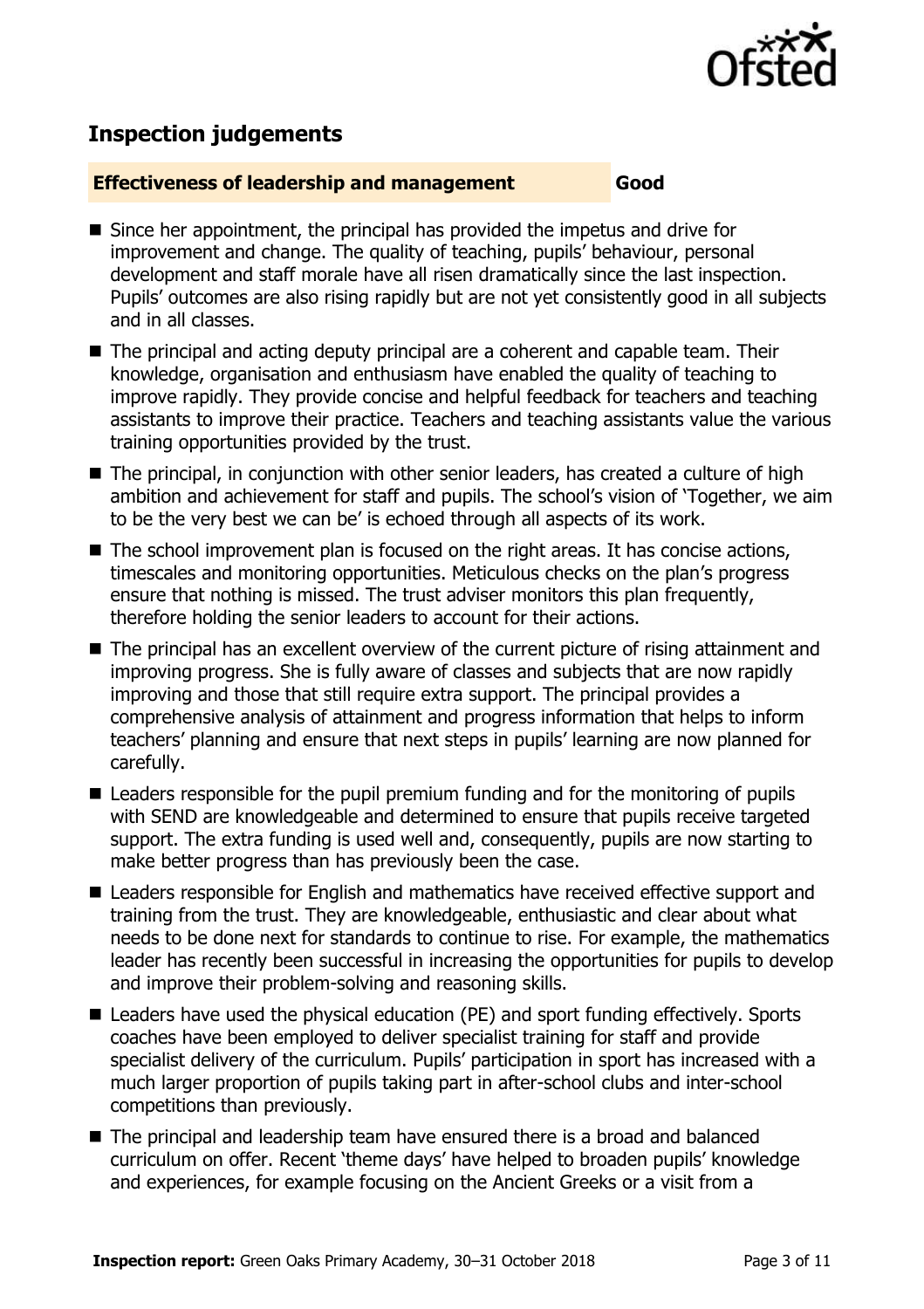

rainforest explorer. The wide variety of after-school clubs and the opportunity to learn a musical instrument aid pupils' sporting and creative development.

- Leaders have ensured that teachers provide pupils with a stimulating and safe learning environment. Classrooms and the main corridor are awash with examples of pupils' work from a wide range of subjects. The materials on display to aid pupils in their learning are particularly effective in supporting pupils with writing and mathematics.
- The trust has been effective in supporting the principal and senior leaders in making the rapid improvements. The trust has provided training courses and monitoring exercises for staff that have helped to validate, for example, the quality of teaching and the recent, improved progress made by pupils.
- Staff and parents are unanimous in their view that the school has improved rapidly since the last inspection. Comments such as, 'It is a good, happy place to be,' were typical of the views gathered by inspectors.

#### **Governance of the school**

- The Greenwood Academies Trust is responsible for governance.
- The trust has been successful in overseeing the recent rapid improvements at the school. The appointment of the principal from another school within the trust has been the catalyst for this improvement.
- Frequent visits by the senior education adviser ensure that leaders are held to account for their actions. The adviser has helped to ensure that the quality of teaching has improved and that teachers' assessments of pupils' progress and attainment are accurate.
- The trust has provided effective training for staff, including in the early years, newly and recently qualified teachers and in the teaching of phonics (the letters and sounds they represent).

#### **Safeguarding**

- The arrangements for safeguarding are effective.
- The designated safeguarding leads have received appropriate training in such areas as safer recruitment, spotting the signs of child sexual exploitation, female genital mutilation and radicalisation. Detailed records are maintained to ensure that training is kept up to date.
- Staff ensure that they keep detailed records of any welfare concerns they have about a pupil or a family. They share information with outside agencies, such as social care and the local safeguarding team, promptly. This ensures that any extra support is received swiftly, should a welfare concern arise.
- Staff understand the range of risks that pupils may be vulnerable to. They know the pupils well and are quick to recognise any changes in behaviour, for example. They work well with parents to keep them informed about safeguarding issues and to ensure that the right support is in place.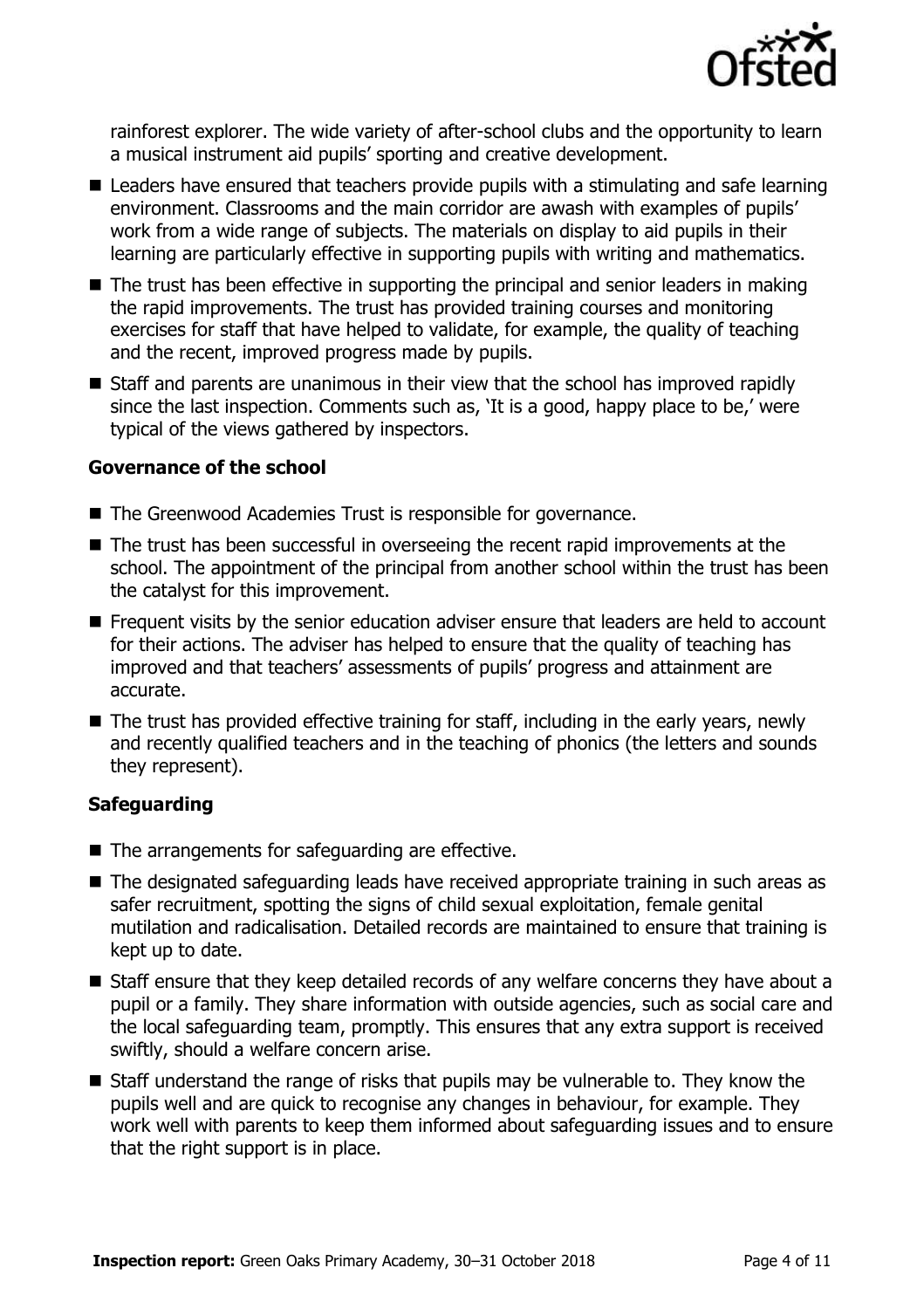

### **Quality of teaching, learning and assessment Good**

- The principal has been successful in eradicating previously inadequate teaching. The quality of teaching is now consistently good across the school.
- Teachers plan learning that motivates and interests pupils. Pupils in all classes are therefore engaged in learning and keen to succeed.
- In mathematics lessons, teachers ensure that pupils use appropriate materials to help support learning. For example, in the Reception and Year 1 classes, pupils used cubes and counters to help them understand how two smaller numbers add together to make a larger number.
- Teachers ensure that pupils are supported well with writing. Teachers are clear with pupils on how to structure their writing and how to improve it. In Year 2, pupils were enthusiastically writing diary entries for the day. One pupil had correctly written, 'This Wednesday, my mum shouted at me to get up, but I was exhausted!'
- The teaching of phonics is now a strength. Staff have received effective training and feedback on how to improve their teaching. Staff plan a variety of interesting and stimulating sessions that engage pupils and enable them to practise saying and writing the sounds that letters make.
- $\blacksquare$  Pupils say they enjoy reading and read frequently. Pupils in key stage 1 use phonics skills to decode any unfamiliar words and their reading books provide appropriate challenge. Pupils in key stage 2 told inspectors that there is a good range of books for them to choose from in the well-stocked library. More-able readers frequently choose books from a specific 'challenge area' of the library or their classroom.
- Teaching assistants are deployed effectively across the school. They support the learning of all groups of pupils and are skilled in challenging them to think. Teaching assistants promote the independence of pupils with SEND by allowing them to complete some activities on their own.
- Teachers consistently use the school's marking and feedback policy to assess pupils' work. Pupils told inspectors that they appreciate the opportunity to review their learning and make improvements to finished pieces of work.
- Teachers provide pupils with opportunities to continue learning at home. 'Learning logs' record the various activities that pupils complete around a particular topic or theme. For example, pupils in Year 6 had recently improved their design and technology skills by making models of various Ancient Greek buildings as part of a history topic.
- End-of-year reports give parents and carers accurate information about how well their child is progressing and whether their attainment is line with standards expected for their age.
- However, not all teachers challenge pupils to reach the standards that they are capable of. As a result, too few pupils reach age-related expectations.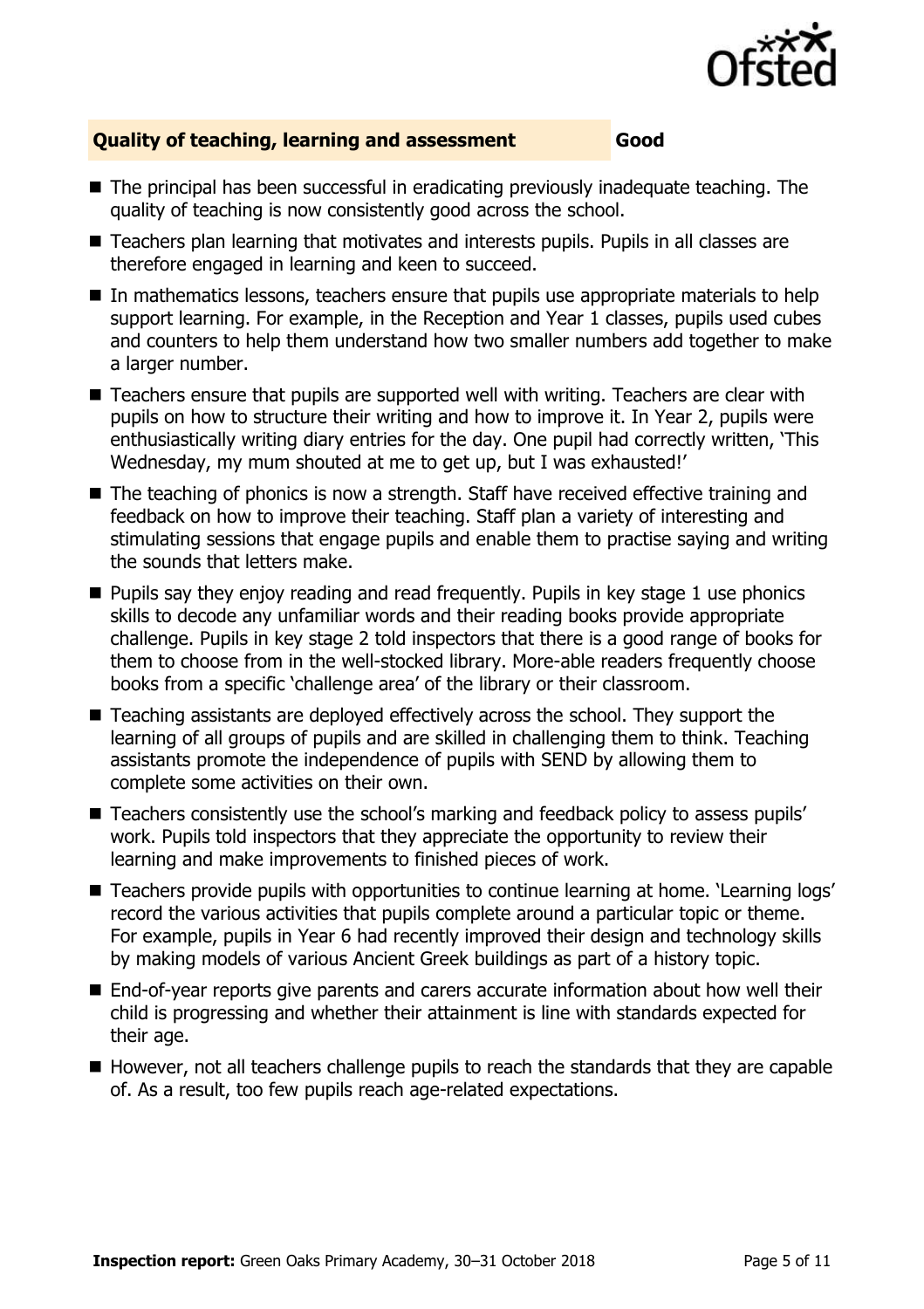

#### **Personal development, behaviour and welfare Good**

### **Personal development and welfare**

- The school's work to promote pupils' personal development and welfare is good.
- **Pupils told inspectors that they are happy and safe at Green Oaks. They are** knowledgeable about how to keep themselves safe in a variety of ways, including wearing something reflective at night or keeping personal information private when online. Pupils spoke confidently regarding the importance of maintaining a healthy lifestyle through getting a good amount of sleep, eating a balanced diet and taking regular exercise.
- A range of educational visits is on offer for pupils to deepen their knowledge and understanding in a range of subjects. For example, Year 5 recently visited a chocolate factory as part of their Mayans topic and the National Space Centre when learning about space. There are residential opportunities for pupils in Year 4 and Year 6 to develop their outdoor and adventurous physical education skills.
- **Pupils show a good understanding of the importance of equality and the dangers of** stereotyping. They demonstrate empathy for individuals who may be different to themselves, and have a good knowledge of different world faiths and British values. They are therefore being prepared well for life in modern Britain.
- **Pupils enjoy the extra responsibility of being playground buddies, librarians, members** of the democratically elected school council and carrying out jobs during assemblies.
- **Pupils take pride in their school and enjoy talking about the school and their learning.** They treat resources with respect and keep classrooms and shared areas tidy.

#### **Behaviour**

- The behaviour of pupils is good in classrooms, corridors and during breaktimes and lunchtimes. Staff follow the school's behaviour policy consistently and incidents of poor behaviour and low-level disruption are extremely rare. Pupils follow adults' instructions swiftly, meaning that lessons run smoothly with little interruption.
- **Pupils say that instances of bullying are rare and that they trust staff to sort out any** disagreements quickly and fairly. The principal keeps detailed records of any instances of poor behaviour to check for any patterns or specific triggers.
- **Pupils look smart in their school uniform and treat each other, visitors and staff with** respect. Pupils are polite and many cheerfully greeted inspectors in the mornings. They are punctual and keen to learn.
- Despite improvements over recent years, pupils' rates of absence and persistent absence have remained higher than the national averages.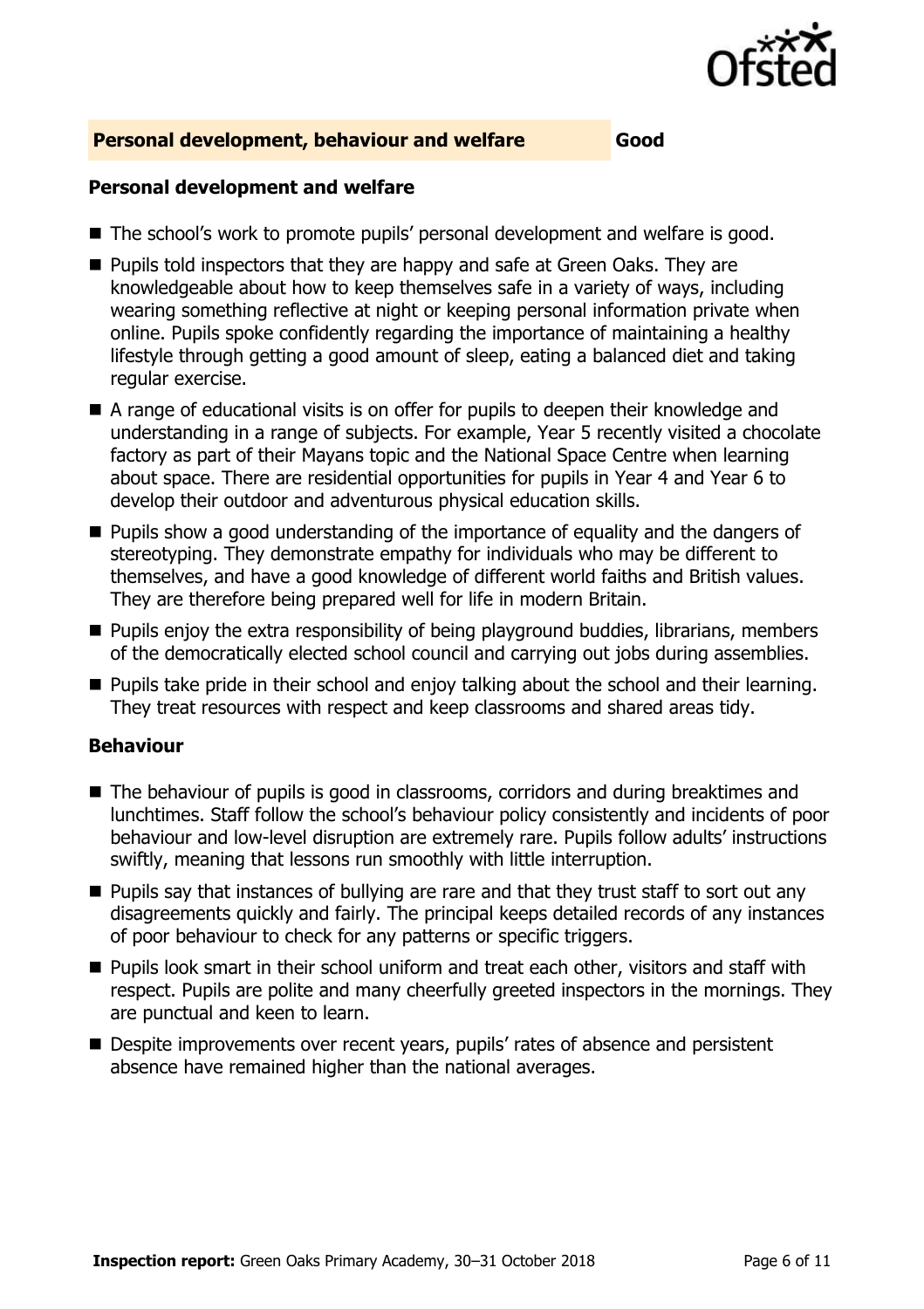

### **Outcomes for pupils Requires improvement**

- **Pupils' attainment in reading, writing and mathematics is lower than it should be. This** is particularly the case for pupils in Years 3, 4 and 5.
- The proportions of pupils achieving the expected standard in reading, writing and mathematics at the end of key stage 1 and key stage 2 tests have improved over recent years. However, in 2018, the proportion achieving at the expected and higher standards remained below the national averages.
- In the last academic year, pupils made much better progress in writing. This was particularly the case in Years 5 and 6. However, progress in reading and mathematics was less secure.
- Current pupils are starting to make much better progress in reading, writing and mathematics. Information provided by the school and work seen in pupils' workbooks shows that standards are rising rapidly in the vast majority of classes.
- Standards are rising in phonics. In 2018, the proportion of pupils achieving the expected standard in the Year 1 phonics test rose to above the national average.
- Disadvantaged pupils are now starting to make much better progress in reading, writing and mathematics than was previously the case. A higher proportion of disadvantaged pupils are working at age-related expectations in reading, writing and mathematics than this time last year. This is particularly the case in Year 1 and Year 2.
- **Pupils with SEND are now making much stronger progress. The careful monitoring of** interventions and specialist training for staff have enabled pupils to be identified quickly and then given the targeted support they need in order to catch up.
- Pupils' use of spelling, punctuation and grammar skills has improved dramatically recently. Pupils' writing books show that pupils are using these skills consistently well and at an age-appropriate standard. In 2018, the proportion of pupils achieving the expected standard in the key stage 2 spelling, punctuation and grammar test rose sharply and was just below the national average.
- **Pupils take great pride in their work and present it well. Handwriting is now a strength,** and this is evident in a wide range of subjects.
- **Pupils new to the school and, in particular, those who have little or no English settle** quickly and make good progress. This is particularly the case for their speaking and listening skills and in reading and writing.

#### **Early years provision Good Good**

■ The vast majority of children enter the early years with knowledge, skills and experiences that are below and sometimes well below those expected for their age. Children make good progress from these low starting points and are ready for the Year 1 curriculum. The proportion of children who achieve a good level of development has risen steadily over the past three years.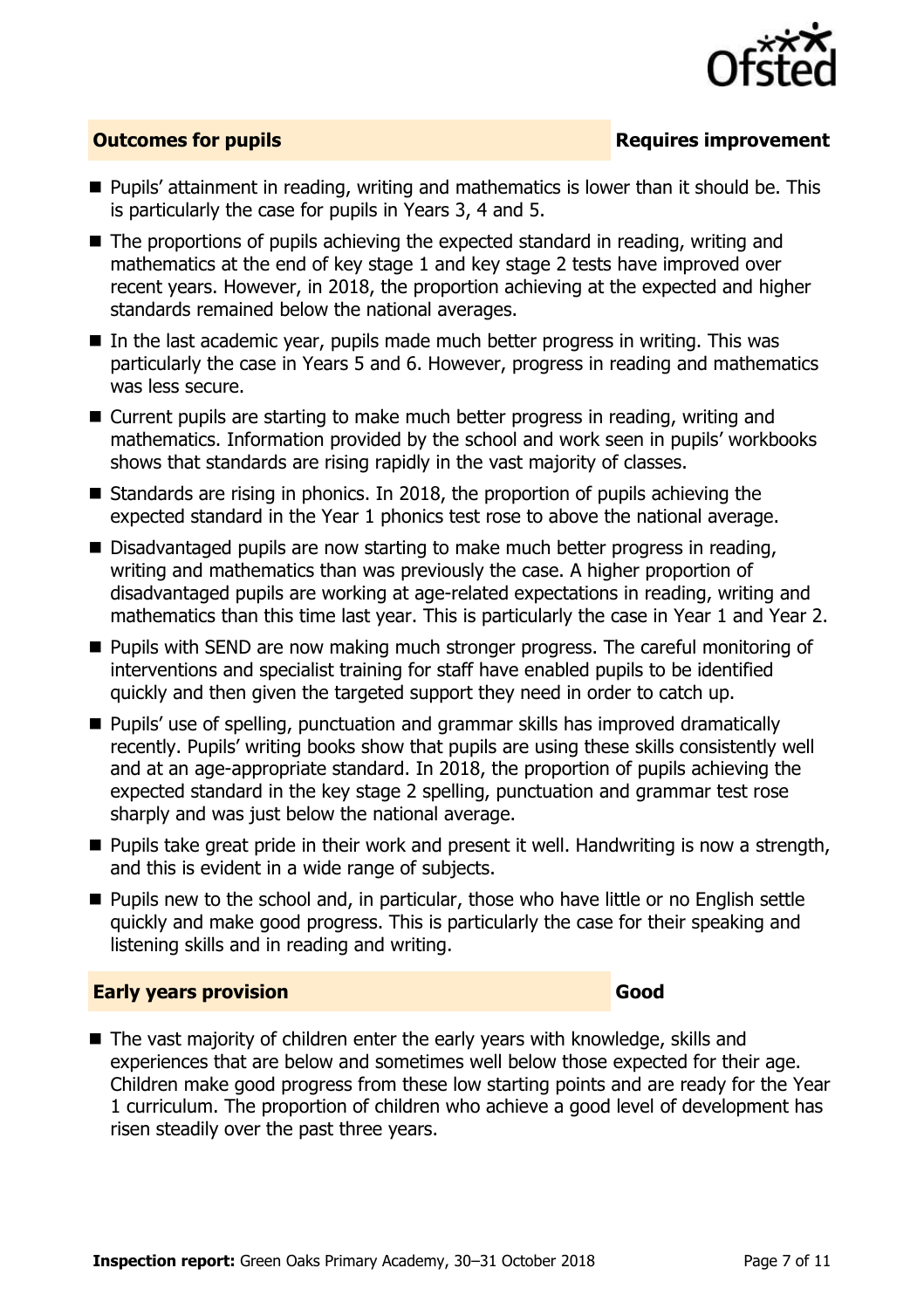

- Children make particularly strong progress in writing. Several children have already progressed from mark making to writing simple words. One child had written 'A pink princess' to describe a recent drawing.
- Children and parents make frequent visits to both the Nursery and Reception classes before children start. Parental workshops and 'stay and play' sessions give opportunities for parents to share information with staff about their children. This effective transition enables staff to have a good understanding of children before they start. It also enables children to settle quickly because they are already familiar with staff and routines.
- $\blacksquare$  The quality of teaching is good. Staff ensure that there is a wide variety of stimulating and engaging activities that interest and engage children. There are opportunities for children to develop number and writing skills, as well as activities that improve their physical, creative and speech and language development. For example, children were encouraged to count out while scooping out the inside of a pumpkin and were carefully cutting out pictures of spiders to make a potion in a cauldron.
- The outdoor and covered shared areas contain a wide variety of activities to help develop children's knowledge and skills. Recently, the outdoor area was turned into an 'ice cream parlour', which helped to improve pupils' communication and social skills. There are also plentiful support materials available that children use when they are practising writing letters, simple words and numbers.
- Relationships between adults and children are extremely positive. Well-established routines ensure that children move safely around the classrooms with little fuss. Children behave well and get on well with each other. For example, in the Reception class, children were seen working cooperatively to tidy away resources before the start of the next session.
- The early years leader has a good understanding of the strengths and development areas. There are opportunities for staff to attend training and moderation events with other schools to ensure that the judgements they are making about children's progress are accurate and secure.
- There are good links with outside agencies such as the speech and language team and the educational psychologist. Any child who requires extra support is therefore referred swiftly. Recent visitors have included the local police, fire service and dentist. Such visits enable children to develop their understanding of how to stay safe and keep themselves healthy.
- Safeguarding is effective. Staff have received appropriate training, for example in spotting the signs of abuse and paediatric first aid.
- **Parents are equally positive about the early years as they are about the rest of the** school, with one commenting, 'The teachers have been very helpful in settling him in. It's brilliant!'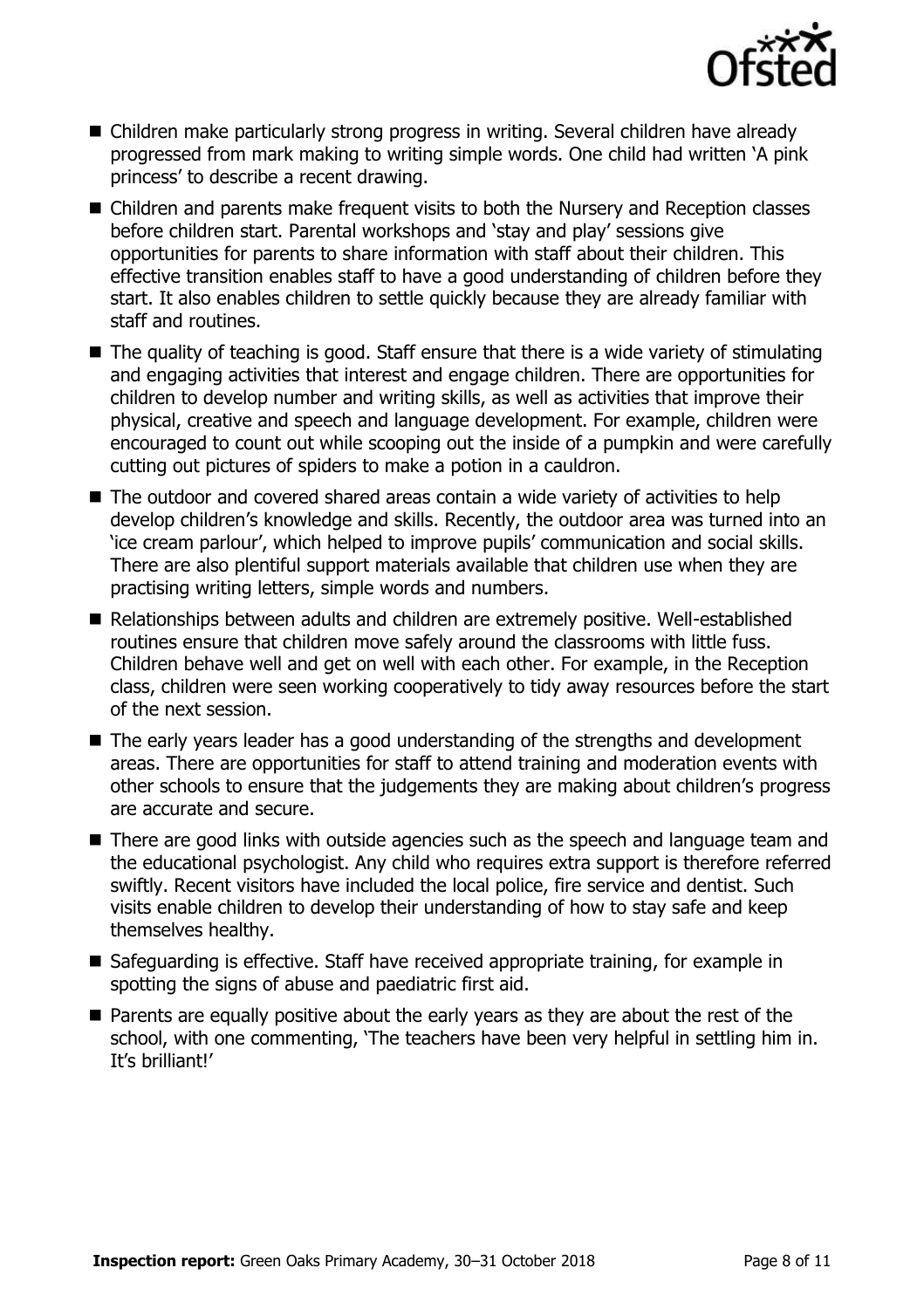

# **School details**

| Unique reference number | 140327           |
|-------------------------|------------------|
| Local authority         | Northamptonshire |
| Inspection number       | 10038653         |

This inspection was carried out under section 8 of the Education Act 2005. The inspection was also deemed a section 5 inspection under the same Act.

| Type of academy                      | Primary                            |
|--------------------------------------|------------------------------------|
| Academy category                     | Academy sponsor-led                |
| Age range of pupils                  | 3 to 11                            |
| <b>Gender of pupils</b>              | Mixed                              |
| Number of pupils on the academy roll | 196                                |
| Appropriate authority                | Board of trustees                  |
| <b>Chair</b>                         | Mike Hamlin                        |
| Principal                            | <b>Wendy Gordon</b>                |
| Telephone number                     | 0160 4715249                       |
| <b>Website</b>                       | www.greenoaksprimaryacademy.org.uk |
| <b>Email address</b>                 | admin@greenoaksprimaryacademy.org  |
| Date of previous inspection          | 2-3 November 2016                  |

### **Information about this school**

- The principal took up her post in January 2017. Many of the senior leaders are also relatively new to their roles.
- $\blacksquare$  The proportion of pupils who enter or leave the school during the academic year is high.
- The school is slightly smaller than the average-sized primary school.
- The proportion of disadvantaged pupils is broadly in line with the national average.
- The proportion of pupils who speak English as an additional language and the proportion who have an education, health and care plan are well above the national averages.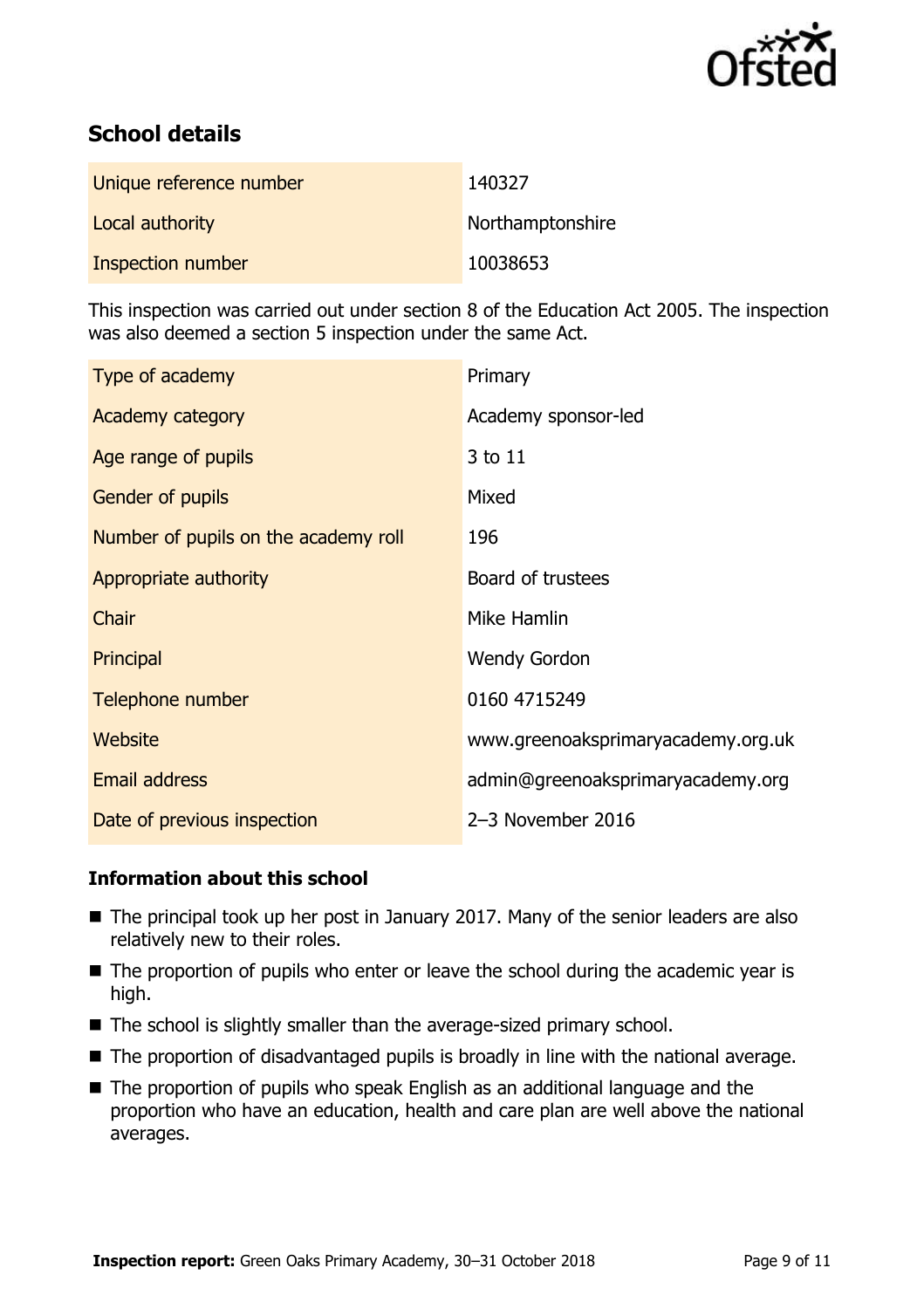

# **Information about this inspection**

- **Inspectors observed learning in all year groups and classes. Some lessons were seen** jointly with the principal and senior education adviser from the trust.
- Meetings were held with the principal, senior leaders, a group of staff and the senior education adviser from the trust.
- Inspectors scrutinised in detail the work in a range of pupils' books.
- Inspectors examined a wide range of the school's documentation, including the evaluation of the school's own performance and its development plan; information on pupils' attainment and progress, and on behaviour and bullying; attendance records; safeguarding procedures; and records of trust monitoring visits.
- Inspectors observed pupils' behaviour around the school, including at breaktimes and lunchtimes. They spoke formally with a group of pupils from key stage 2 and informally with pupils from Year 1 at lunchtime. Inspectors listened to pupils read from Years 1, 2 5 and 6.
- **Inspectors spoke with a number of parents before the start of the school day.**

#### **Inspection team**

Peter Stonier, lead inspector and Her Majesty's Inspector

**Jane Ferguson Contract Contract Contract Contract Contract Contract Contract Contract Contract Contract Contract Contract Contract Contract Contract Contract Contract Contract Contract Contract Contract Contract Contrac** 

**Inspection report:** Green Oaks Primary Academy, 30-31 October 2018 Page 10 of [11](#page-10-0)